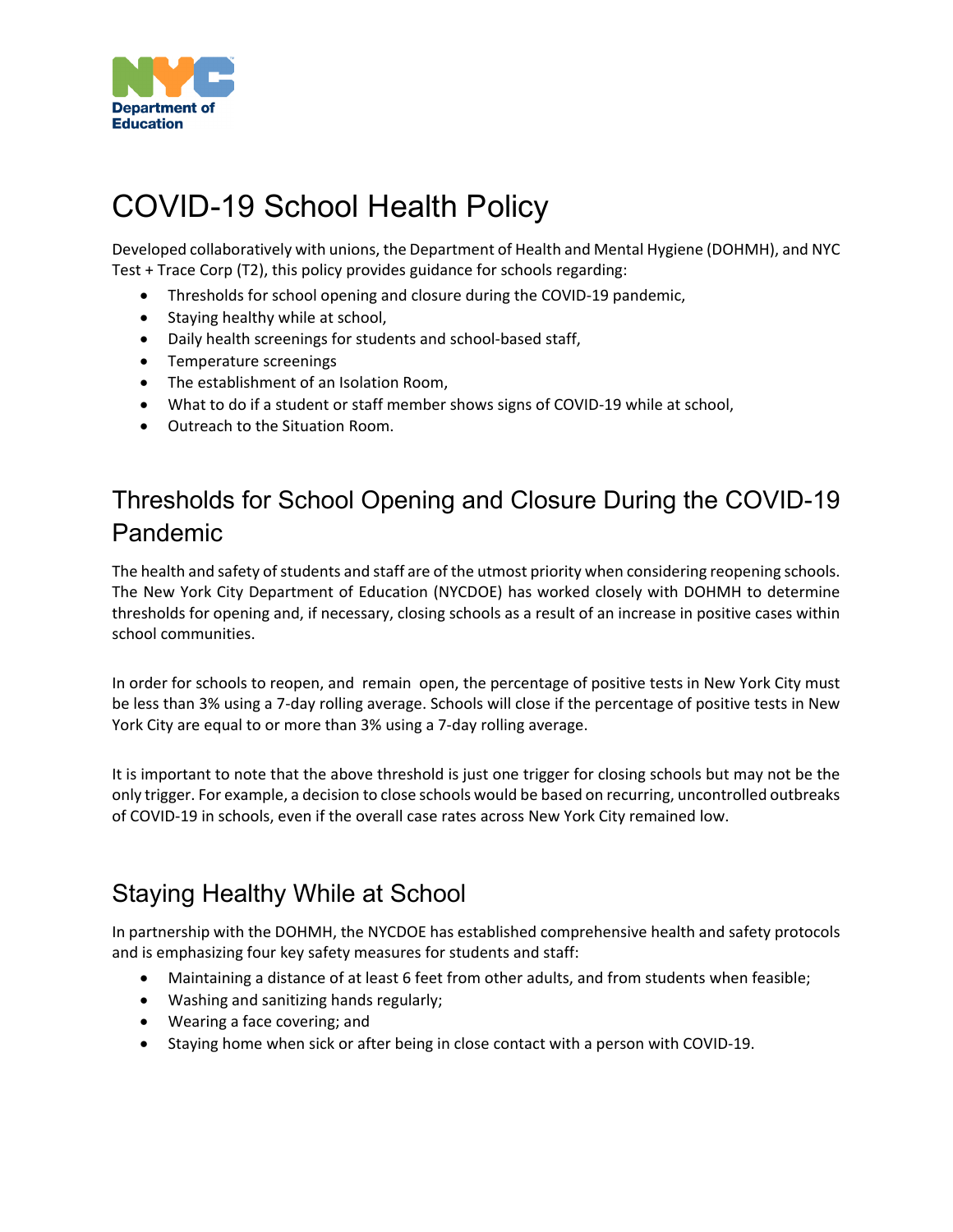

Physical distancing guidelines and mandatory use of face coverings must be enforced for all individuals while on school property. [A face covering](https://www1.nyc.gov/assets/doh/downloads/pdf/imm/covid-19-face-covering-faq.pdf) is any well-secured paper or disposable mask that covers a person's nose and mouth. A face covering with an exhalation valve or vent cannot not be used on school property as exhalation valves allow unfiltered exhaled air to escape to others. Face shields are not appropriate substitutes for face coverings. Additional guidance on face coverings is forthcoming.

## Daily Health Screenings

In alignment with NYS Department of Health guidance, students and school-based staff cannot report to school if they:

- Have experienced any symptoms of COVID-19, including a fever of 100.0 degrees F or greater, a new cough, new loss of taste or smell or shortness of breath within the past 10 days;
- Have gotten a positive result from a COVID-19 test that tested saliva or used a nose or throat swab (not a blood test) in the past 10 days;
- Have been in close contact (within 6 feet for at least 10 minutes) with anyone who tested positive for COVID-19 or who has or had symptoms of COVID-19 in the past 14 days; and
- Have traveled internationally or from a state with widespread community transmission of COVID-19 per the [New York State Travel Advisory](https://coronavirus.health.ny.gov/covid-19-travel-advisory?gclid=CjwKCAjwydP5BRBREiwA-qrCGuRbWhlFUSrOWCvE7tT1_ks5YzJdvnvGjGZmg4LcQiIiTWK3Fu_HwBoC9R4QAvD_BwE) in the past 14 days.

To ensure that staff and students do not report to school if they have or potentially may have COVID-19 or are feeling ill, a health screening, including a temperature check, must be completed by all students, staff, and visitors before entering NYCDOE school facilities. Oral thermometers will be provided to all students' families; see "Temperature Screenings" for details. This screening should be completed at home and must be completed each day.

School-based staff, students, and visitors can complete the health screening in the following ways:

### **Online Health Screening Tool**:

- NYCDOE families/students are encouraged to use [the online health screening tool](https://healthscreening.schools.nyc/) to pre-screen themselves before entering a NYCDOE building.
	- $\circ$  Upon entering the school facility, families/students will be asked to provide the results of their screening either by showing the email on their smartphone or a printout of the results. Families should support students as needed with this online screening questionnaire and should ensure students have proper documentation for morning entry.
	- $\circ$  For students who travel via  $\frac{\text{school bus}}{\text{bus}}$ , families must complete the screening, including checking their child's temperature, prior to boarding a school bus to make certain that their child is well enough to ride on the bus and attend school. Bus personnel will not be conducting screenings of children prior to boarding the bus. School site designated staff will be checking for completion of student health screening at entry. Students who lack the screening clearance will need to be supported in completing this screening process at the school, particularly young children.
	- $\circ$  For morning student drop off, every effort should be made to ensure that student health screenings are completed prior to families dropping off their children to school, especially for our younger students.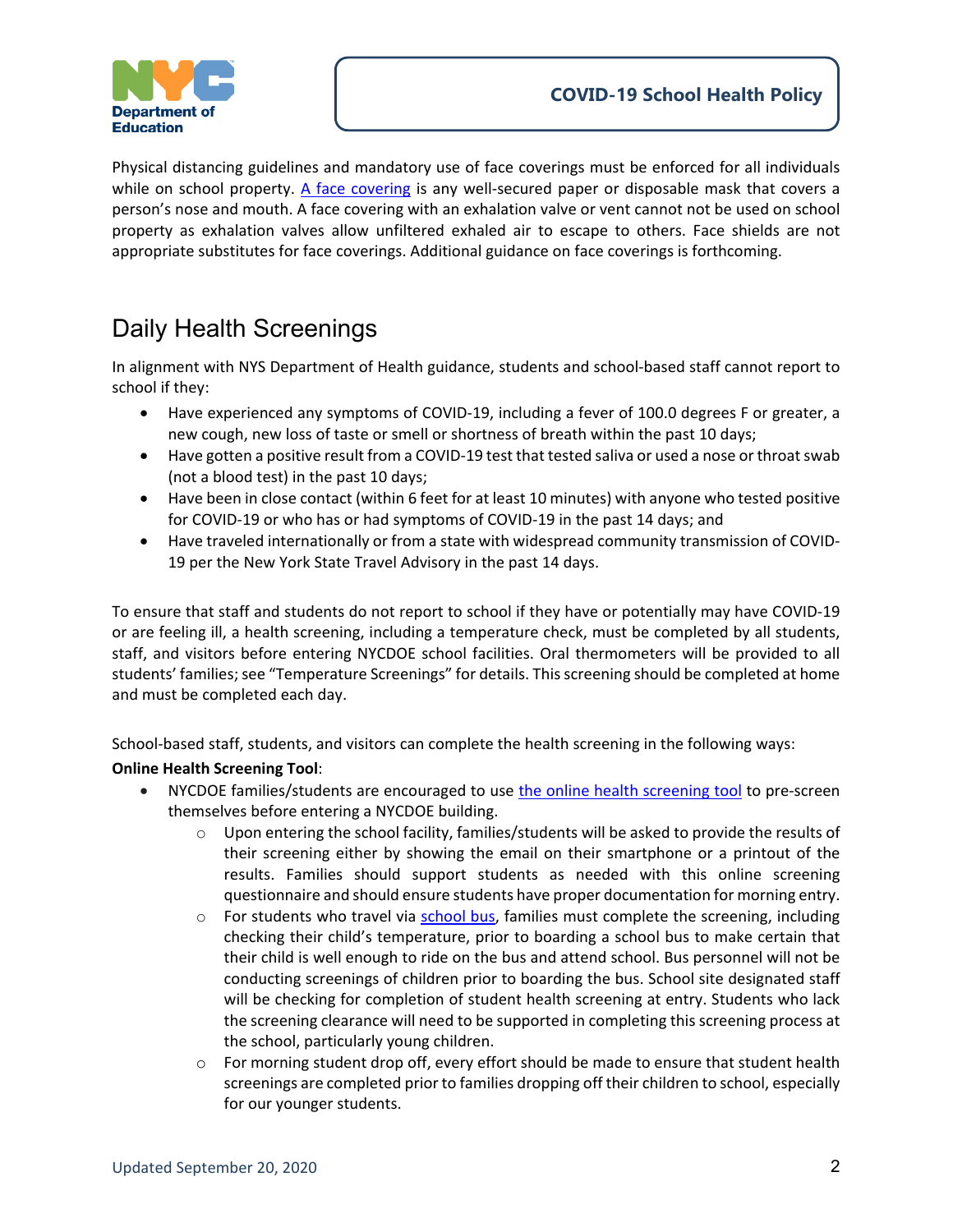

- NYCDOE employees are strongly encouraged to use the online tool to pre-screen themselves before entering a NYCDOE building. Upon entering the facility, staff will be asked to provide the results of the screening either by showing the email on their phones or a printout of the results.
	- $\circ$  The screening results for school-based staff are valid until midnight of the same day.
	- $\circ$  School-based staff must show clearance every time they reenter a NYCDOE building.
- The online health screening application can be found at [https://healthscreening.schools.nyc.](https://healthscreening.schools.nyc/)

#### **Paper Copy of Health Screening Questionnaire**:

- If students are not able to pre-screen using the online tool, schools must provide families with several copies of the health screening questionnaire so families can complete the questionnaire at home.
- If staff are not able to pre-screen using the online tool, staff should print and complete the health screening questionnaire for completion on a daily basis at home.
- A printable version of the health screening questionnaire can be found at https://healthscreening.schools.nyc/docs/DOE Health Screening Questionnaire 090420.pdf<sup>[1](#page-2-0)</sup>.

#### **In-Person Health Screening at School**:

- **Any person who needs to complete the health screening in-person will undergo a temperature check.**
- If NYCDOE families are unable to pre-screen their child(ren) at home using either the online tool or paper questionnaire, families will need to complete their child's screening in-person at the school building prior to their child's entry.
	- o Any student who needs to complete the health screening in-person will undergo a temperature check.
	- o Schools should determine the best way to implement on-site screening for students using either the online health screening tool or paper copies of the screening questionnaire. Young children may require additional support from a staff member.
- If NYCDOE employees are not able to pre-screen themselves prior to coming to work, they will be required to complete an in-person screening assessment prior to entering the building.
	- $\circ$  Any staff member who needs to complete the health screening in person will undergo a temperature check.
	- $\circ$  The screening results for school-based staff are valid until midnight of the same day.
	- $\circ$  School-based staff must show clearance every time they reenter a NYCDOE building.
- The paper version of the health screening form can be found at https://healthscreening.schools.nyc/docs/DOE Health Screening Questionnaire 090420.pdf.

#### **Supporting Younger Students and District 75 Students with In-Person Health Screenings**

For younger students who arrive at school without a completed questionnaire and are unable to respond to the health screening questions, the school should make an effort to contact a family member for support with screening. However, if a parent/guardian is unable to be contacted, the school should check the student's temperature to ensure that it is below 100.0 degrees F and ask the student about their wellbeing (e.g., "How are you feeling today?").

 $\overline{a}$ 

<span id="page-2-0"></span> $1$  Translated versions are available using the following links, with additional languages forthcoming[: Arabic,](https://healthscreening.schools.nyc/docs/31799_DOE%20Health%20Screening%20Questionnaire_090420_Arabic.pdf) [Bengali,](https://healthscreening.schools.nyc/docs/31799_DOE%20Health%20Screening%20Questionnaire_090420_Bengali_Bangla.pdf) [Chinese,](https://healthscreening.schools.nyc/docs/31799_DOE%20Health%20Screening%20Questionnaire_090420_Chinese.pdf) [French,](https://healthscreening.schools.nyc/docs/31799_DOE%20Health%20Screening%20Questionnaire_090420_French.pdf) [Haitian Creole,](https://healthscreening.schools.nyc/docs/31799_DOE%20Health%20Screening%20Questionnaire_090420_HaitianCreole.pdf) [Korean,](https://healthscreening.schools.nyc/docs/31799_DOE%20Health%20Screening%20Questionnaire_090420_Korean.pdf) [Russian,](https://healthscreening.schools.nyc/docs/31799_DOE%20Health%20Screening%20Questionnaire_090420_Russian.pdf) [Spanish,](https://healthscreening.schools.nyc/docs/31799_DOE%20Health%20Screening%20Questionnaire_090420_Spanish.pdf) an[d Urdu.](https://healthscreening.schools.nyc/docs/31799_DOE%20Health%20Screening%20Questionnaire_090420_Urdu.pdf)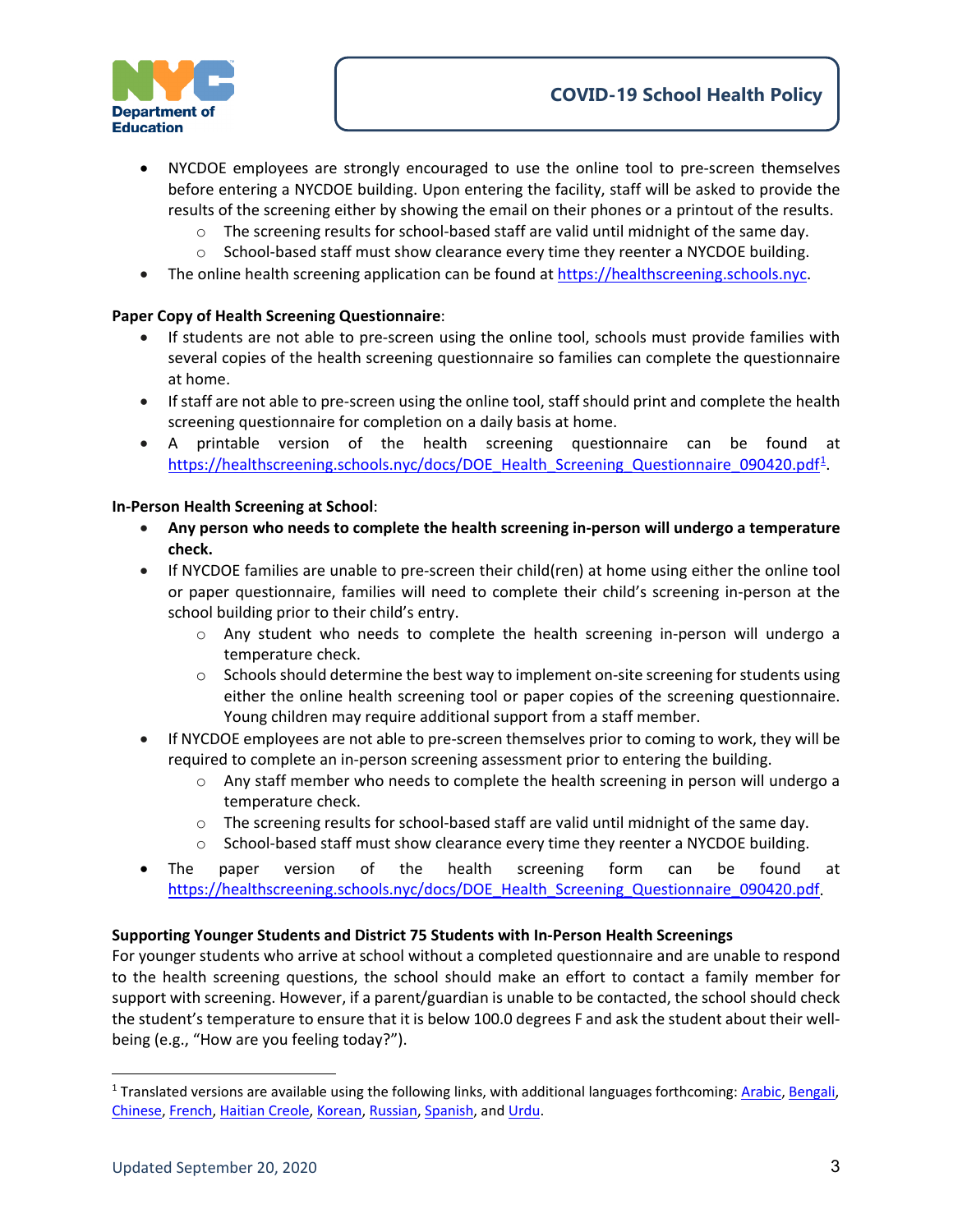

For District 75 students who arrive at school without a completed questionnaire, the school should make an effort to contact a family member for support with screening. If it is not feasible to contact the student's family member prior to the student's entry, the school should check the student's temperature to ensure that it is below 100.0 degrees F and ask the student about their well-being (e.g., "How are you feeling today?"). In District 75 schools, temperature check alone prior to entry is acceptable if a student is not developmentally able to answer questions regarding their well-being. In the event that contact with the family was not possible prior to the student's entry, once the student is in class the school should conduct outreach to the family to complete the screener as well as remind the family that the screening must be conducted at home before student leaves for school.

### **Student Pick Up**

If a student fails a health screening or shows symptoms of COVID-19, the guardian of the student must be immediately contacted and advised to pick up the child. The student must be taken to the appropriate room, as listed in this policy, and to wait for the guardian to arrive. If the guardian cannot be reached, the school must contact the emergency contacts on the student's Blue Card. Failure of the guardian or emergency contact to pick up the student in a timely manner does not warrant a report to the New York State Central Registry (SCR), unless accompanied by additional concerns or suspicions regarding the student's safety which would require that a report be made in accordance with Chancellor's Regulation [A-750.](https://www.schools.nyc.gov/docs/default-source/default-document-library/a-750-9-28-2017-final-remediated-wcag2-0)

### Failing a Health Screening: Students

Any student who fails their health screening (i.e., answers yes to any of the questions below) should be escorted to a designated room per the guidance below and must be picked up by a family member, or, for students who are dropped off, sent home with a family member prior to entering the building, if possible.

| Have you experienced any symptoms of COVID-<br>19, including a fever of 100.0 degrees F or<br>greater, a new cough, new loss of taste or smell<br>or shortness of breath within the past 10 days? | The student should be escorted to the Isolation<br>Room for family pick up.<br>Students in the Isolation Room must wear a face<br>$\bullet$<br>covering and sit six feet away from other students<br>and staff members.<br>Family should seek medical attention.<br>٠<br>Principal calls the Situation Room at 212-393-2780.<br>Student must immediately isolate for 10 days. |
|---------------------------------------------------------------------------------------------------------------------------------------------------------------------------------------------------|-------------------------------------------------------------------------------------------------------------------------------------------------------------------------------------------------------------------------------------------------------------------------------------------------------------------------------------------------------------------------------|
| In the past 10 days, have you gotten a positive<br>result from a COVID-19 test that tested saliva or<br>used a nose or throat swab? (not a blood test)                                            | The student should be escorted to the Isolation<br>Room for family pick up.<br>Students in the Isolation Room must wear a face<br>$\bullet$<br>covering and sit six feet away from other students<br>and staff members.<br>Family should seek medical attention.<br>Principal calls the Situation Room at 212-393-2780.<br>Student must immediately isolate for 10 days.      |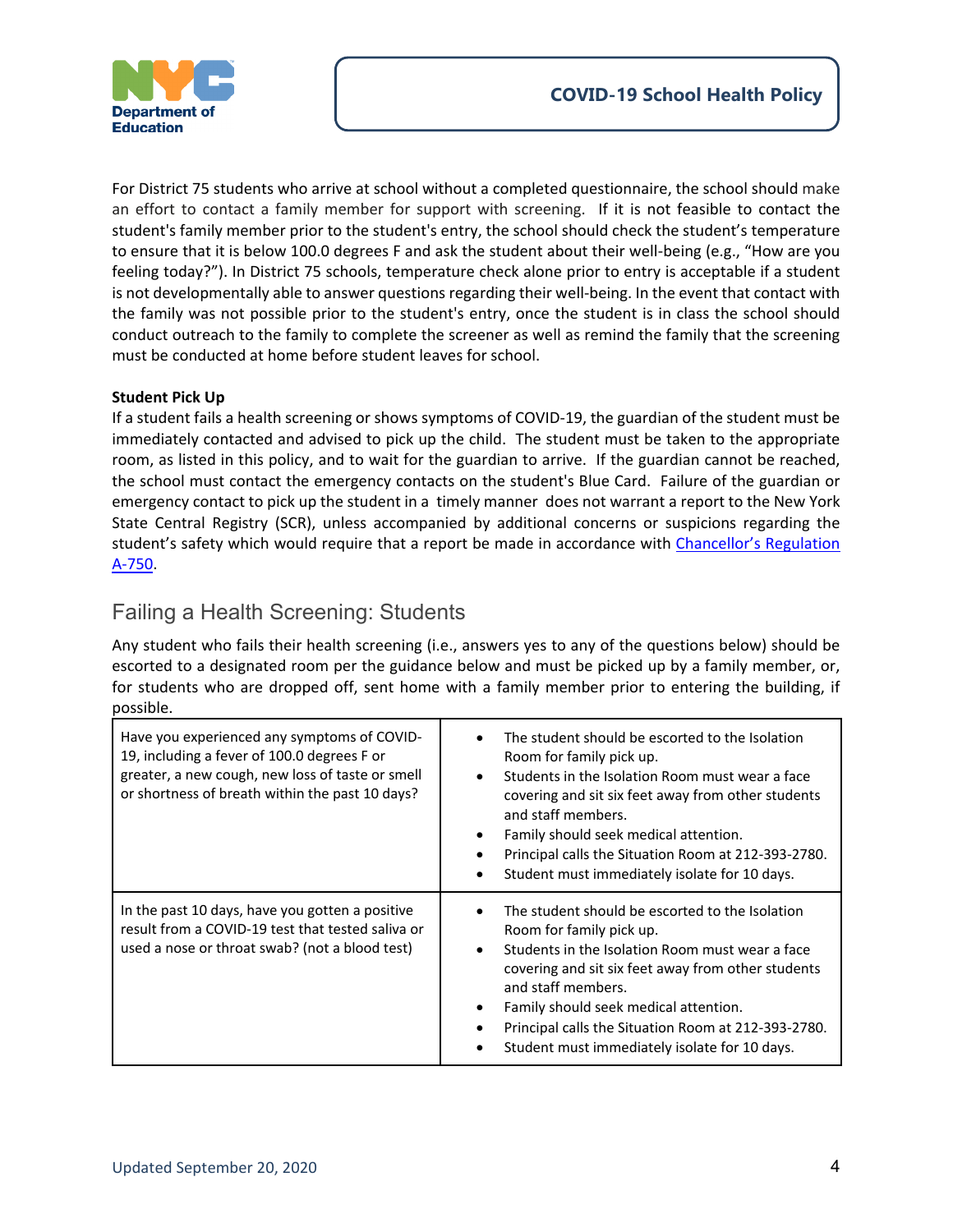

| To the best of your knowledge, in the past 14<br>days, have you been in close contact (within 6<br>feet for at least 10 minutes) with anyone who<br>tested positive for COVID-19 or who has or had<br>symptoms of COVID-19? | If the student is exhibiting COVID-19 symptoms, the<br>student should be escorted to the Isolation Room<br>for family pick up.<br>If the student is not exhibiting COVID-19 symptoms,<br>$\bullet$<br>the student should be escorted to the non-<br>instructional space or room used for students who<br>attend in-person school on the incorrect day. The<br>student should be picked up by family.<br>Students in both rooms must wear a face covering<br>and sit six feet away from other students and staff<br>members.<br>Family should seek medical attention as needed.<br>Principal calls the Situation Room at 212-393-2780.<br>Students must quarantine for 14 days from last<br>exposure if deemed a close contact with anyone<br>who tested positive for COVID-19. |
|-----------------------------------------------------------------------------------------------------------------------------------------------------------------------------------------------------------------------------|--------------------------------------------------------------------------------------------------------------------------------------------------------------------------------------------------------------------------------------------------------------------------------------------------------------------------------------------------------------------------------------------------------------------------------------------------------------------------------------------------------------------------------------------------------------------------------------------------------------------------------------------------------------------------------------------------------------------------------------------------------------------------------|
| Have you traveled internationally or from a state<br>with widespread community transmission of<br>COVID-19 per the New York State Travel Advisory<br>in the past 14 days?                                                   | If the student is exhibiting COVID-19 symptoms, the<br>$\bullet$<br>student should be escorted to the Isolation Room<br>for family pick up.<br>If the student is not exhibiting COVID-19 symptoms,<br>$\bullet$<br>the student should be escorted to the non-<br>instructional space or room used for students who<br>attend in-person school on the incorrect day. The<br>student should be picked up by family.<br>Students in both rooms must wear a face covering<br>and sit six feet away from other students and staff<br>members.<br>Student must quarantine for 14 days from the date<br>they left the state or country where they traveled.                                                                                                                           |

## Failing a Health Screening: School-Based Staff

Any employee who fails their health screening will be refused entry to the building by the School Safety Agent/NYCDOE Safety Officer. Please see [Personnel Memorandum No. 2](https://infohub.nyced.org/docs/default-source/doe-employees-only/personnel-memo-covid-related-timekeeping-2020-2021-final-9-1-20.pdf) for further information about excused leaves for employees for COVID-related reasons.

## Operationalizing Health Screenings

Principals must have procedures in place to ensure that everyone who enters the building each day has passed the health screening at home or prior to entry to the school building. Any person who needs to complete the health screening in-person will undergo a temperature check. As per NYS Education Department (NYSED) [guidance,](http://www.nysed.gov/common/nysed/files/programs/reopening-schools/nys-p12-school-reopening-guidance.pdf) schools should have a designated staff person to review the incoming reports of screening by staff and parent/guardian and to attest that they are completed.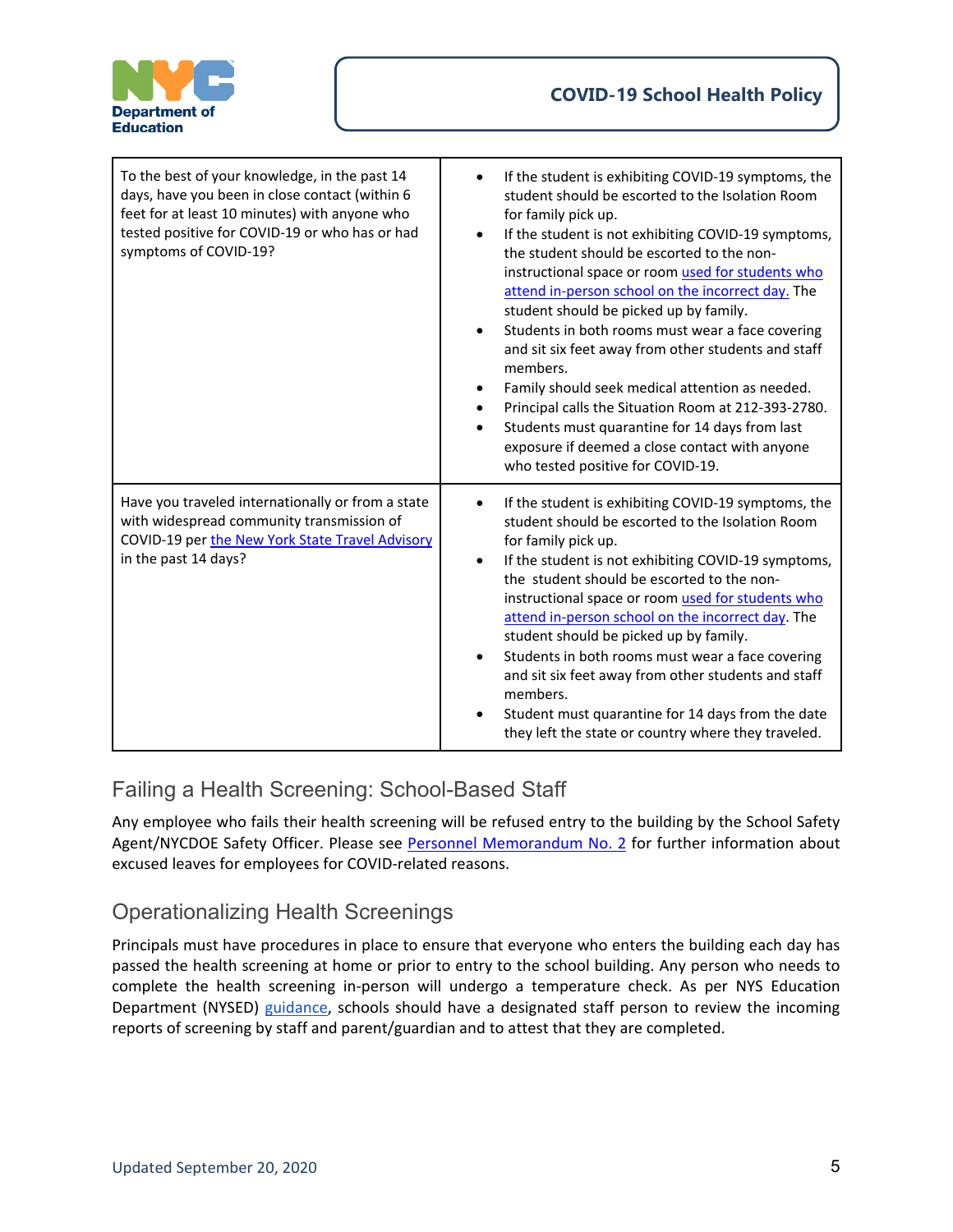

To operationalize this guidance please note the following:

- Per [NYSDOH,](https://www.governor.ny.gov/sites/governor.ny.gov/files/atoms/files/Pre-K_to_Grade_12_Schools_MasterGuidance.pdf) schools are prohibited from keeping records of student, faculty, staff, and visitor health data (e.g., the specific temperature data of an individual), but are permitted to maintain records that confirm individuals were screened and the result of such screening (e.g., pass/fail, cleared/not cleared).
- Any questionnaires that are collected for purposes of completing the daily screening attestation requirement must be immediately shredded to protect student, faculty, staff, and visitor health data.

## Temperature Screenings

### Temperature Checks for In-Person Health Screenings

Anyone needing to complete a health screening in-person at a school must undergo a temperature check.

### Random Temperature Checks

As an added precaution in addition to at-home daily health screenings, schools will be instituting random temperature checks upon entry using [hand-held non-touch thermometers](https://www.fda.gov/medical-devices/general-hospital-devices-and-supplies/non-contact-infrared-thermometers) and wall-mounted [thermometers.](https://infohub.nyced.org/docs/default-source/doe-employees-only/wall-mounted-thermometers.pdf)

### Taking Temperatures At School

Designated school staff, with the assistance of School Safety Agents, will be checking the temperatures of any students, staff, and visitors entering in the building who need to complete an in-person health screening, as well as checking temperatures at random.

- Face coverings and gloves must be worn by designated staff taking temperatures.
- Any student presenting with a temperature of 100.0 degrees F from a temperature check must be assessed by the nurse or health professional in the Isolation Room. The student must stay in the building's Isolation Room until picked up and the principal should call the Situation Room at 212-393-2780.
- School-based staff members with a temperature of 100.0 degrees F or higher will be directed to leave the building. The school should advise the staff member to visit a doctor and get tested for COVID-19. The principal should call the Situation Room 212-393-2780.
- NYCDOE-contracted Community Based Organizations providing early childhood services must continue to conduct daily health checks and align with NYCDOE and DOHMH issued guidance that pertains to their program and setting.

### **Thermometers**

In order to support with temperature screenings both at home and at school, the NYCDOE has provided all schools with the following:

• Oral thermometers for all students: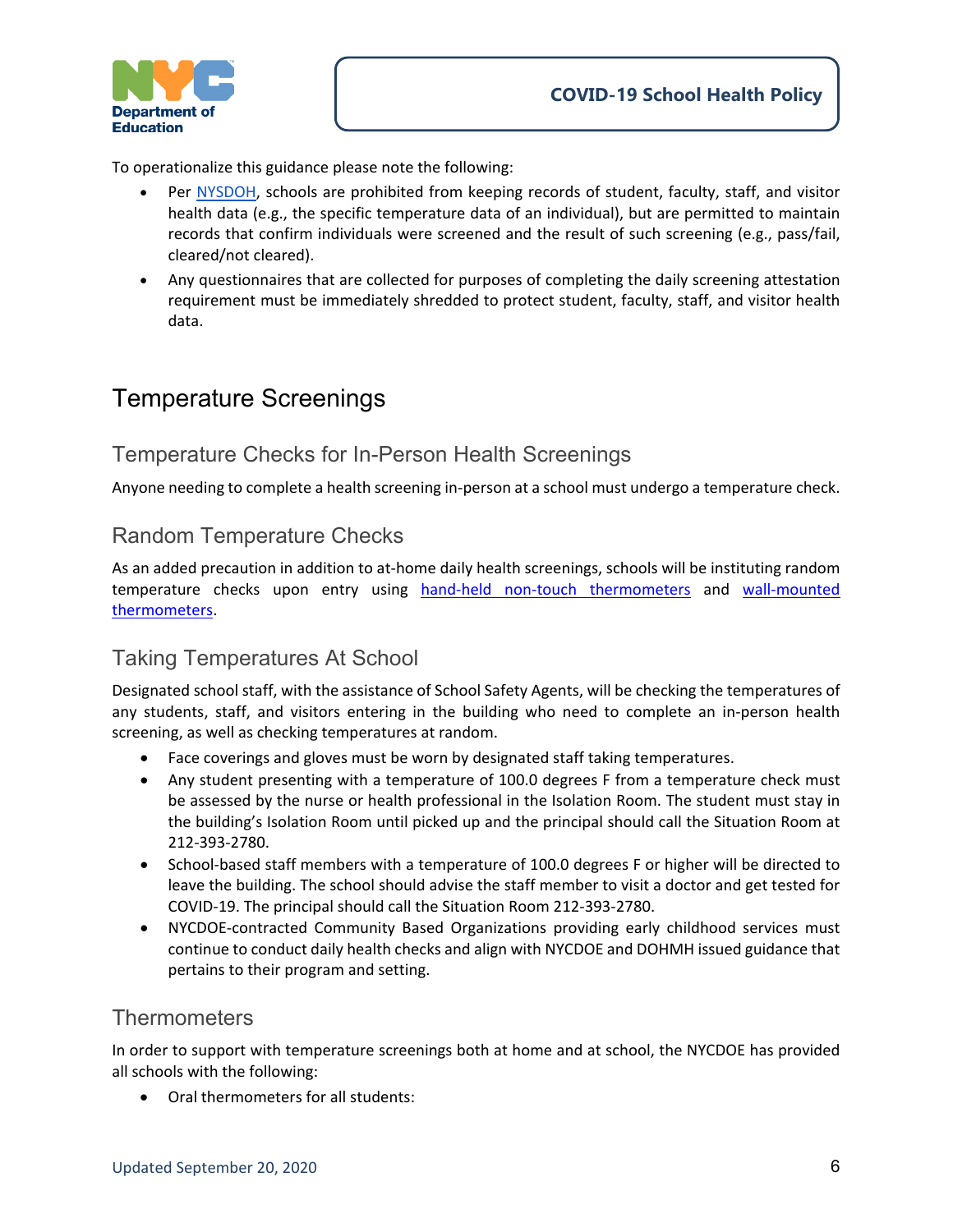

- $\circ$  Oral thermometers should be backpacked home along with [this flyer](https://infohub.nyced.org/docs/default-source/doe-employees-only/doe_home-temp-screening-flyer_v1.pdf) on the first day each student attends school in-person. These thermometers will support families in taking their students' temperature and completing the health screening form prior to arriving at school.
- [Hand-held non-touch thermometers](https://www.fda.gov/medical-devices/general-hospital-devices-and-supplies/non-contact-infrared-thermometers) and batteries:
	- o These thermometers should be used for individuals who need to complete an onsite health screening as well as for random temperature checks as students and staff enter the building.
	- $\circ$  Non-touch hand-held thermometers are most accurate when used within two inches of a person's forehead and can be acceptably used within three inches.
	- o The iHealth PT3 manual can be foun[d here.](https://infohub.nyced.org/docs/default-source/doe-employees-only/ihealth-thermometer-v1-0-20180402-(1).pdf)
	- o The Finicaire IR200 instructions can be [viewed here.](https://youtu.be/rZcwObTImeA)
- [Wall-mounted thermometers:](https://infohub.nyced.org/docs/default-source/doe-employees-only/wall-mounted-thermometers.pdf)
	- $\circ$  These thermometers should be used for random temperature checks as students and staff enter the building.
	- $\circ$  These thermometers should be installed using double-sided tape and should be installed by main entrance(s) of the building.

## Isolation Room

In order to accommodate a student who may exhibit symptoms of COVID-19, every building must designate space to be used as an Isolation Room. An Isolation Room is a place where a student with suspected COVID-19 symptoms can be safely isolated in the building until they are examined and can be picked up by a guardian. A building's Isolation Room must be large enough to house multiple students while maintaining physical distancing requirements of six feet. Each building must also designate a second space as a Back-Up Isolation Room, which can be used for other purposes until needed. Multiple students are permitted in the Isolation Room as long as they maintain physical distancing requirements of six feet and are wearing face coverings. Principals can vie[w this deck regarding Isolation Rooms.](https://infohub.nyced.org/docs/default-source/doe-employees-only/isolation-room_9-18-2020.pdf)

### Isolation Room Staffing

Each building will have an Isolation Room with at least one staff member assigned to supervise the Isolation Room when in it is in use. The principal will designate this staff member. The principal (or principals, if on a campus) must provide additional staff to support the supervision of the Isolation Room. For a campus, this can be a shared responsibility during the day. Members of the Building Response Team (BRT) will assist in escorting, monitoring, supervising, and reporting related to the use of the Isolation Room. Please see additional guidance regarding [the Building Response Team during COVID-19.](https://infohub.nyced.org/school-year-2020-21/return-to-school-2020/covid-19-school-health-policy/brt-during-covid-19)

Members of the BRT will support the Isolation Room and the staff member(s) assigned to supervise the Isolation Room. A BRT member (e.g. Incident Assessor or Special Needs Coordinator) is responsible for escorting the student to the Isolation Room. After a staff member contacts the guardian of the student in the Isolation Room, a BRT member (e.g. the Emergency Officer) will be responsible for meeting the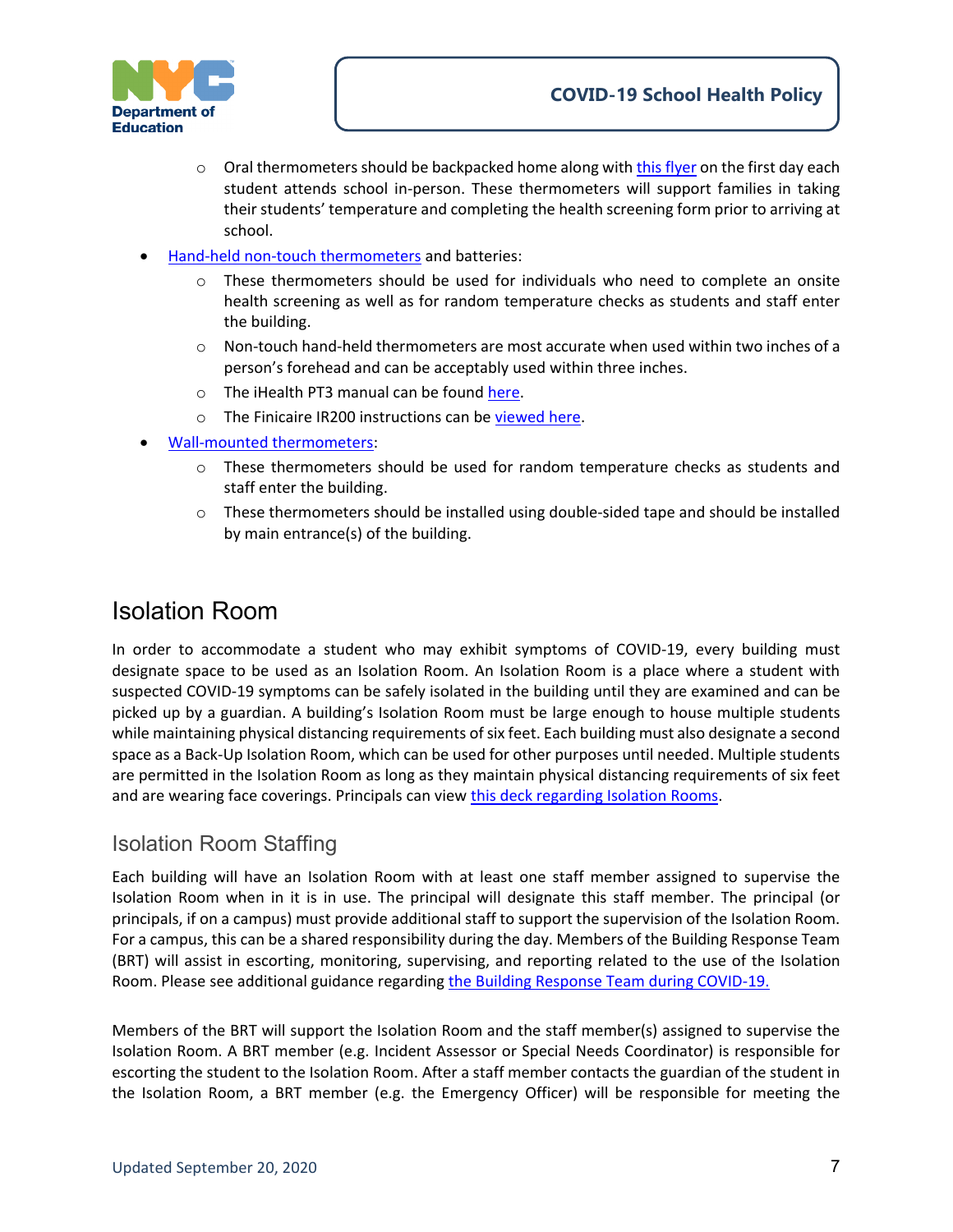

guardian at the visitors' entrance where the student will be escorted to be released to the guardian. At the time of pick up, the school will advise the guardian to have the student seen by a doctor an[d get tested](https://www1.nyc.gov/site/coronavirus/get-tested/covid-19-testing.page)  [for COVID-19.](https://www1.nyc.gov/site/coronavirus/get-tested/covid-19-testing.page)

The principal, BRT Leader and/or Recorder will ensure that the incident involving the ill student is:

- Reported to the Situation Room by calling 212-393-2780,
- Reported to the Emergency Information Center (EIC) by calling 718-935-3210,
- Documented in OORS.

### When and How to Use the Isolation Room

When a student exhibits symptoms of COVID-19, including one or more the following symptoms:

- Fever of 100.0 degrees F or higher or chills,
- New cough,
- New loss of taste or smell,
- New shortness of breath,

BRT members will be activated as determined by the BRT Leader. The student must be escorted to the Isolation Room by a BRT member (e.g. Incident Assessor or Special Needs Coordinator) wearing appropriate personal protective equipment (PPE).

When the ill student is placed in the Isolation Room, the building nurse will be contacted and will come to the Isolation Room and assess the student. For buildings with a School-Based Health Center, a Health Professional will be contacted to visit Isolation Room and conduct the student's health assessment in the Isolation Room.

The ill student must be assessed by the nurse/health professional in the Isolation Room. Should the nurse/health professional be unavailable at that moment to examine the student, the student must wait in the building's Isolation Room until assessment is complete. The student cannot be released to the guardian until the health assessment is completed.

When an ill student has been picked up and the Isolation Room is empty, the Isolation Room must be closed momentarily for a rapid deep cleaning with disinfectant, so the room may be opened again quickly. A deep cleaning of the Isolation Room must be performed at the end of the day.

The principal/BRT Leader/Recorder will ensure that the incident involving the ill student is:

- Reported to the Situation Room by calling 212-393-2780,
- Reported to the Emergency Information Center (EIC) by calling 718-935-3210,
- Documented in OORS.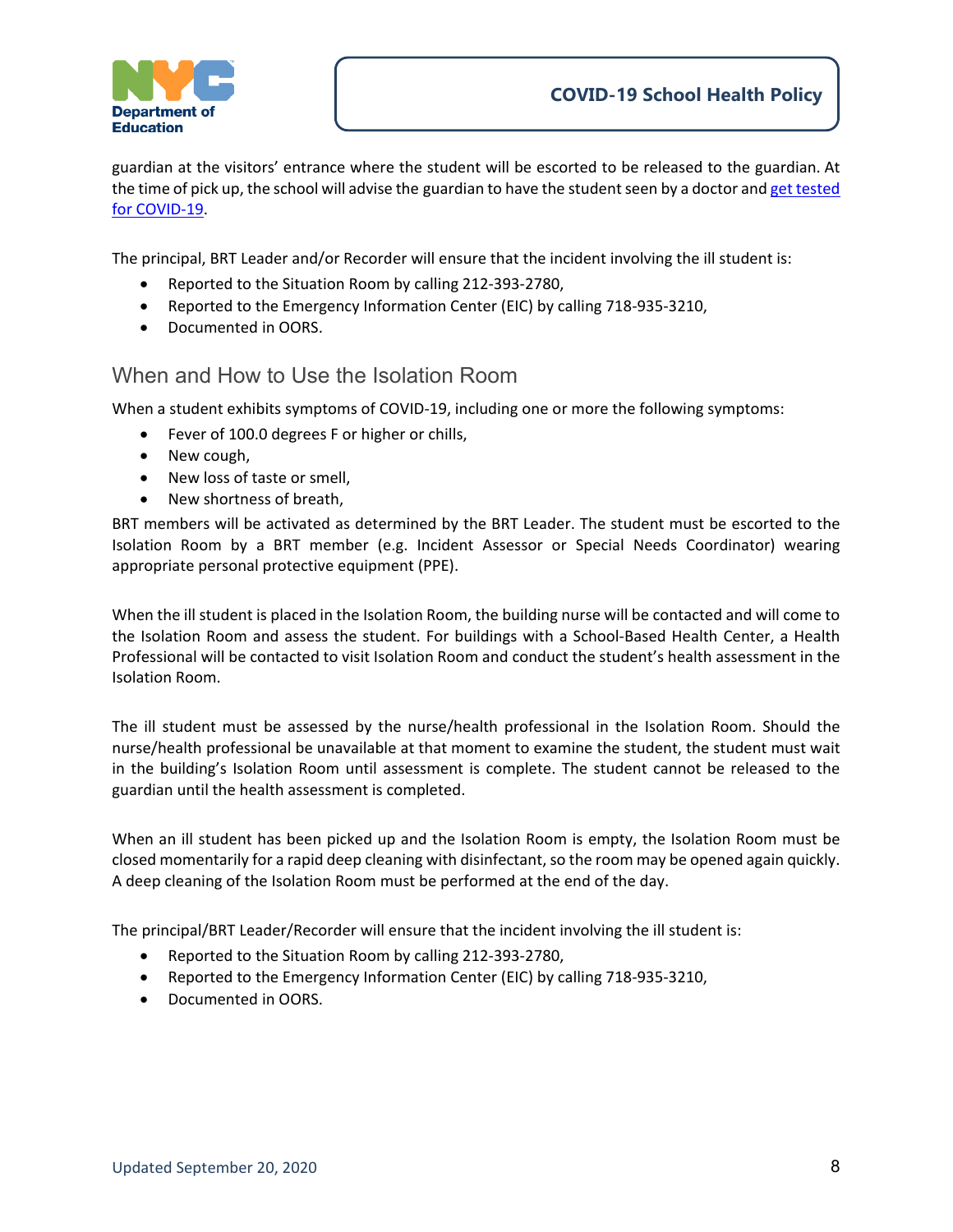

## Symptoms of COVID-19 While at School

## Student Shows Symptoms of COVID-19 While at School

- A classroom teacher or school aide notifies the Main Office/Principal/BRT leader that a student is not well and experiencing one or more COVID-like symptoms, including:
	- o Fever of 100.0 degrees F or higher or chills,
	- o New cough,
	- o New loss of taste or smell, and/or
	- o New shortness of breath.
- The Building Response Team is activated.
- The student showing symptoms of COVID-19 will be escorted to the Isolation Room by a designated BRT member (Special Needs Coordinator or Incident Assessor) wearing appropriate PPE.
- The area/classroom where the student was showing symptoms must be cleaned as soon possible. A deep cleaning of the area/classroom must be performed at the end of the day.
- BRT Emergency Officer calls the student's guardian for pick up.
	- $\circ$  When the ill student is placed in the Isolation Room, the building nurse will be contacted and will come to the Isolation Room and assess the student.
	- $\circ$  Should the nurse/health professional be unavailable at that moment to examine the student, the student must wait in the building's Isolation Room until assessment is complete.
- The student cannot be released to the guardian until the health assessment is completed.
- Upon arrival of the student's guardian, the BRT Emergency Officer escorts the student to the visitors' entrance for pick-up by the guardian, reviews the NYCDOE's "Sent Home With Symptoms" letter with the guardian, and advises the student to visit a doctor and get tested for COVID-19, and [provides the information of the closest testing site.](https://www1.nyc.gov/site/coronavirus/get-tested/covid-19-testing.page)
- The BRT Emergency Officer confirms with the Command Post staff that the student and guardian have exited the building and all guidance has been provided.
- When the ill student has been picked up and the Isolation Room is empty, the Isolation Room must be closed momentarily for a rapid deep cleaning, so the room may be opened again quickly. A deep cleaning of the Isolation Room must be performed at the end of the day.
- The principal, BRT Leader and/or Recorder will ensure that the incident involving the ill student is:
	- o Reported to the Situation Room by calling 212-393-2780,
	- o Reported to the Emergency Information Center (EIC) by calling 718-935-3210,
	- o And documented in OORS.
- The Situation Room will provide the principal with a letter to be disseminated to the school community regarding a student exhibiting COVID-like symptoms during the school day.
	- $\circ$  The school may use any communication platform available to disseminate the letter.
- The principal asks school designee (Parent Coordinator or nurse) to follow up with family on the ill student's condition on regular intervals.
- The principal and/or designee shares any test results or updates with:
	- o The Situation Room,
	- o In EIC, and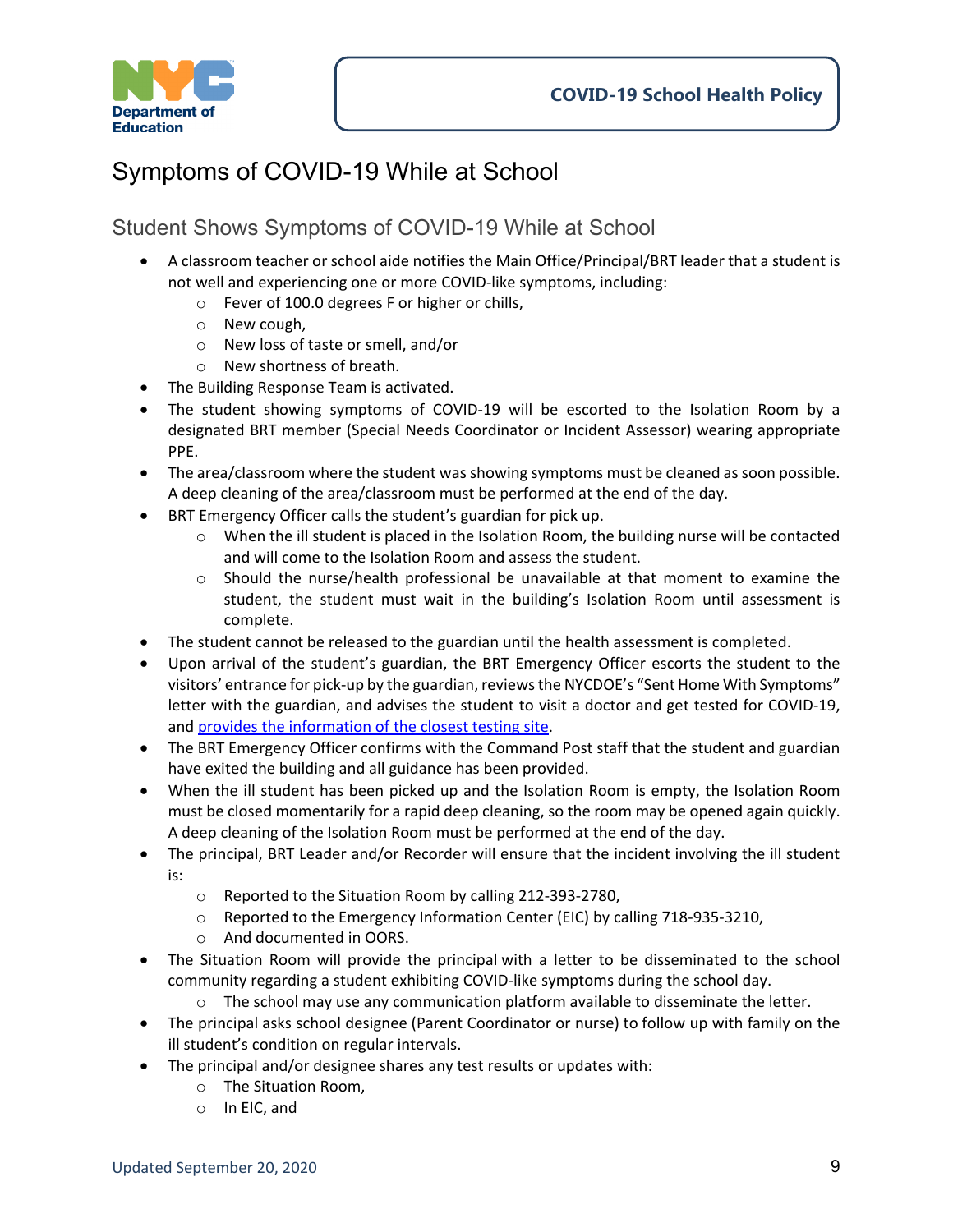

o In the OORS report.

School-Based Staff Member Shows Symptoms of COVID-19 While at School

- The ill staff member immediately notifies principal that they are not feeling well and are experiencing COVID-like symptoms.
	- o Symptoms of COVID-19 include:
		- Fever of 100.0 degrees F or higher or chills,
		- **New cough,**
		- New loss of taste or smell and/or,
		- New shortness of breath.
- The principal will alert the BRT for awareness and potential support, including temporary coverage of a class, and nurse, if necessary.
- The school will advise the staff member to get tested as soon as possible.
- The staff member goes home.
	- $\circ$  If the staff member does not immediately leave the building and needs to wait for transportation assistance, the staff member may report to the Isolation Room.
	- o Any staff member with special health concerns are managed by the BRT Special Needs Coordinator.
- The area/classroom where the staff member was showing symptoms must be cleaned as soon possible. A deep cleaning of the area/classroom must be performed at the end of the day.
- The principal, BRT Leader and/or Recorder will ensure that the incident involving the ill staff member is:
	- o Reported to the Situation Room by calling 212-393-2780,
	- o Reported to the Emergency Information Center (EIC) by calling 718-935-3210,
	- o And documented in OORS.
- The Situation Room will provide the principal with a letter to be disseminated to the school community regarding a staff member having exhibited COVID-like symptoms during the school day.
	- o The school may use any communication platform available to disseminate the letter.
- The principal and/or designee will follow up with the ill staff member and share any test results or updates with:
	- o The Situation Room,
	- o In EIC, and
	- o In the OORS report.

## Student or School-Based Staff Member Calls Out Sick With COVID-Like Symptoms

Should a student or staff member call out sick because they are experiencing symptoms of COVID-19, the principal must call the Situation Room at 212-393-2780 and await next steps. The principal must also call the EIC at 718-935-3210.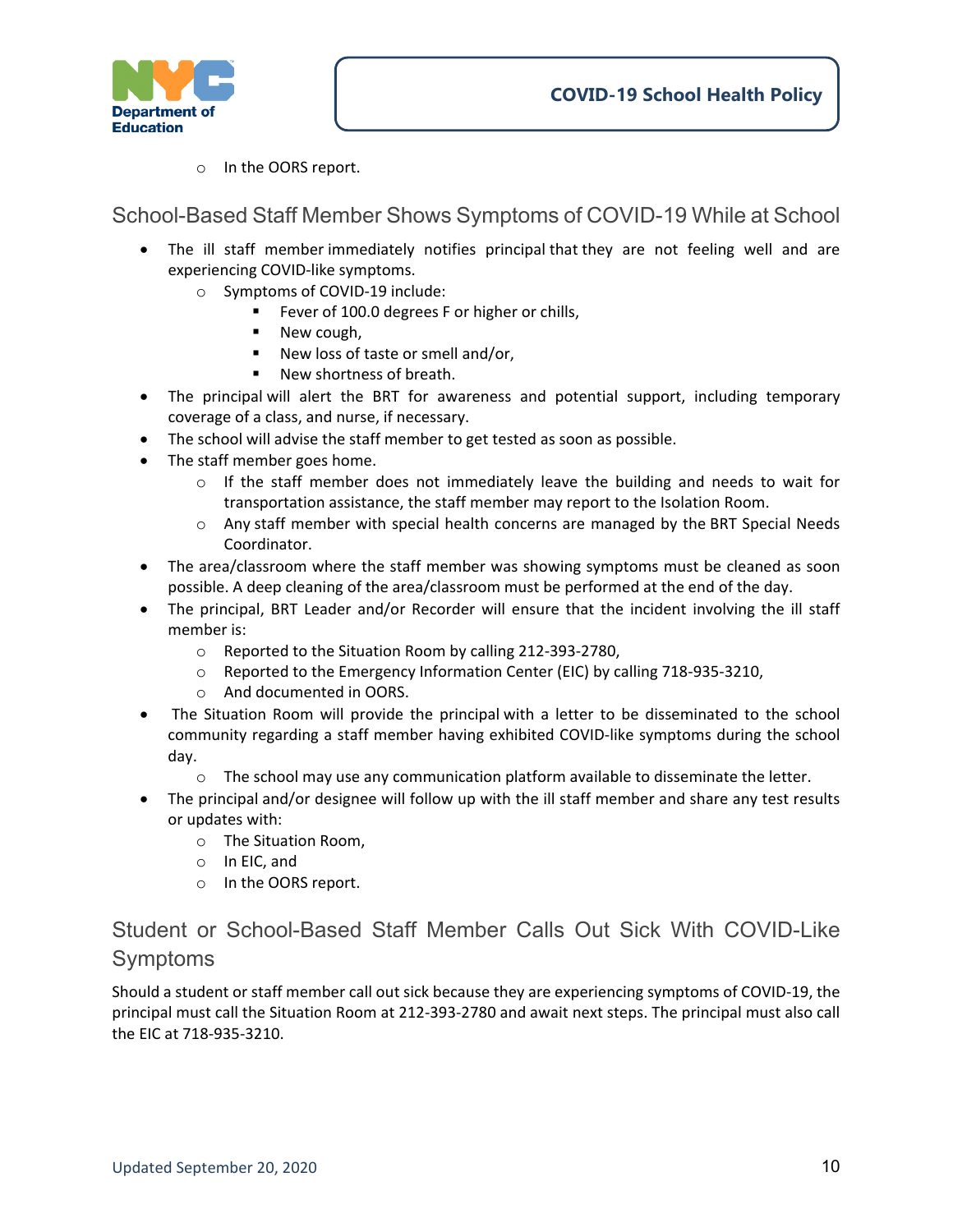

## Criteria for Returning to School After Showing Symptoms

Any individual (student or staff member) showing signs of COVID-19 can only return to school when all the following conditions are met:

- Received a positive COVID-19 test AND
- Isolated for 10 days AND
- The individual has been fever free for 24 hours without the use of medication and overall symptoms are improving.

#### **OR**

- Received a negative COVID-19 test AND
- At least 10 days have passed since symptoms started AND
- The individual has been fever free for 24 hours without the use of medication and overall symptoms are improving.

#### **OR**

- Never got a COVID-19 test AND
- At least 10 days have passed since symptoms started AND
- The individual has been fever free for 24 hours without the use of medication and overall symptoms are improving.

If DOHMH or T2 determine the individual is considered a close contact of a positive case, the individual can only return to school when the following are met:

• The individual has completed a 14-day quarantine regardless of COVID-19 test results since their last exposure to that case.

Students in quarantine should participate in remote learning; staff should work remotely.

## Positive COVID-19 Case in School

Definitions:

- **Case**: A person (student or staff member) with infection caused by the virus that causes COVID-19 as evidenced by a diagnostic test.
- **Confirmed Case**: A person (student or staff member) with infection caused by the virus that causes COVID-19 as evidenced by a diagnostic test AND is entered the DOHMH tracking system.
- **Contact**: A person (student or staff member) who has been within six feet for more than ten minutes of a case.
- **Infectious Period**: The period of contagiousness when COVID-19 can be transmitted to another person.
	- $\circ$  For people with symptoms, the infectious period is generally two days before symptom onset until ten days after illness onset.
	- $\circ$  For people with no symptoms (asymptomatic), the period is estimated at two days before through ten days after specimen collection.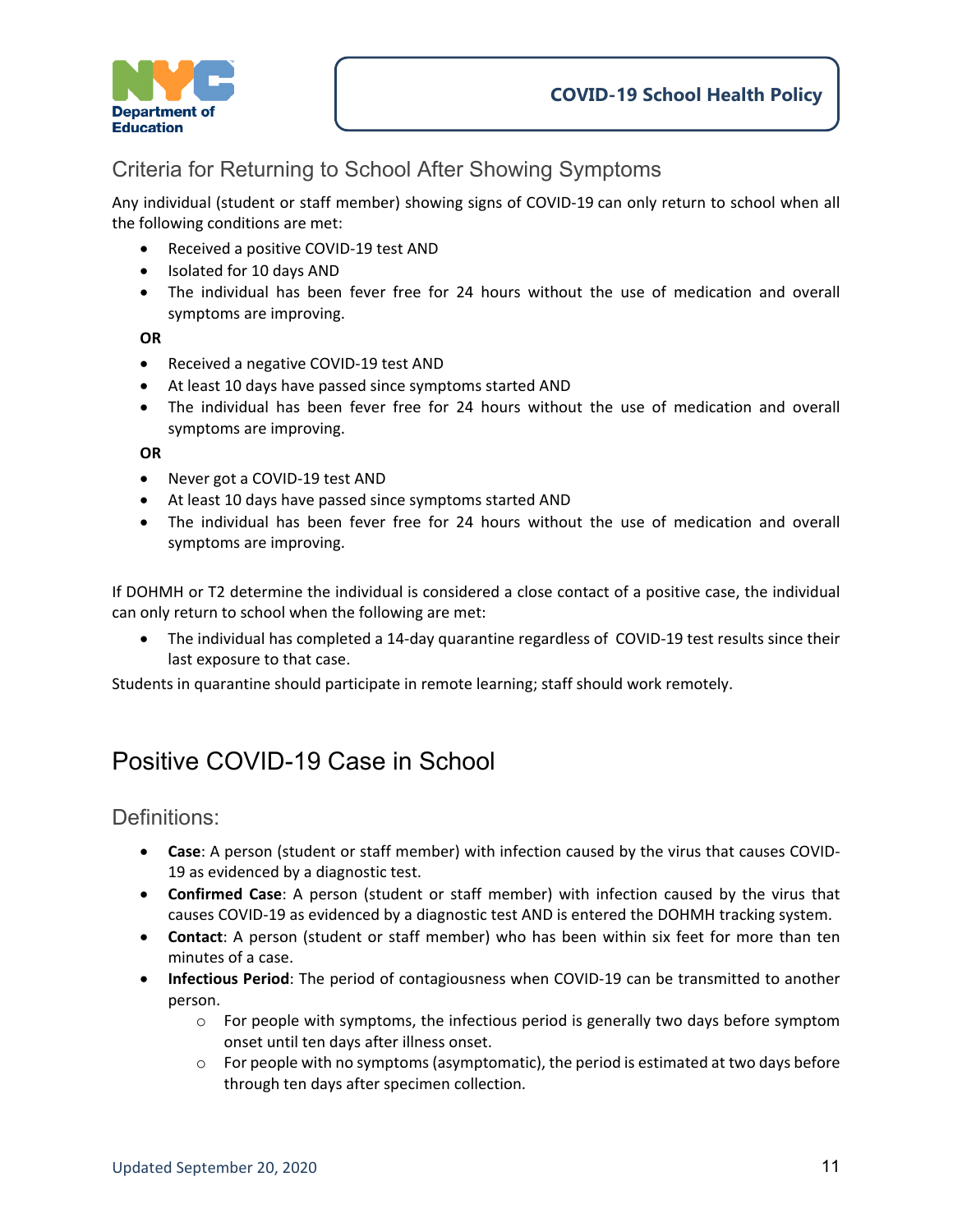

- **Exposure**: Defined as close contact less than six feet for more than ten minutes with a probable or confirmed case of COVID-19 during the case's infectious period, regardless of the use of a face covering or barrier.
	- $\circ$  In a school setting, all class members of a case are considered exposed, while people who use a classroom at a different time from a case are not considered exposed.

## COVID Response Situation Room

The NYCDOE, T2, DOHMH, and Department of Buildings have collaborated to create the COVID Response Situation Room (the Situation Room). This multi-agency partnership has been developed to support a swift, organized response to COVID-19 cases among students and staff in schools during the 2020-21 school year. The Situation Room will facilitate a multi-agency response to any COVID-19 related incidents at all NYCDOE schools, ensuring that the appropriate interventions take place while effectively and quickly communicating updates to school communities. The Situation Room is a "one-stop shop" for handling COVID-19 cases in schools. It is designed to support principals by providing all essential assistance needed for a potential or confirmed COVID-19 case, including verifying cases, providing communications to be shared with school communities, initiating any investigation or contact tracing as needed, and advising schools on next steps.

### Contacting the Situation Room: 212-393-2780

The Situation Room serves as a principal's primary contact any time a COVID-19 related incident arises in a school involving students or staff, including but not limited to:

- A notice of a positive COVID-19 test result for a staff member or student,
- A student or staff member reporting COVID-19 symptoms or sent home with COVID-19 symptoms, including:
	- o Fever of 100.0 degrees F or higher or chills,
	- o New cough,
	- o New loss of taste or smell,
	- o New shortness of breath.

A principal must always contact the Situation Room with alerts or questions related to COVID-19 incidents in a school. To report a COVID-19 incident, a principal must call 212-393-2780. The Situation Room's operating hours are:

- Monday thru Friday: 5:30am to 9:30pm
- Sunday: 11:00am to 9:30pm
- For overnight hours, a voicemail box will receive messages, which will be responded to once the Situation Room reopens the following day.

All cases called in will receive a response. Principals are the only staff who should call the Situation Room. Once a call is answered, principals will be asked specific questions [from this Intake Form](https://infohub.nyced.org/docs/default-source/doe-employees-only/for-share---basic-incoming-call-phone-script_v2.pdf) about the COVID-19 case or event in school, including information about the student or staff member, last known location in the school, and possible close contacts. The Situation Room will issue automatic notifications to alert other NYCDOE offices.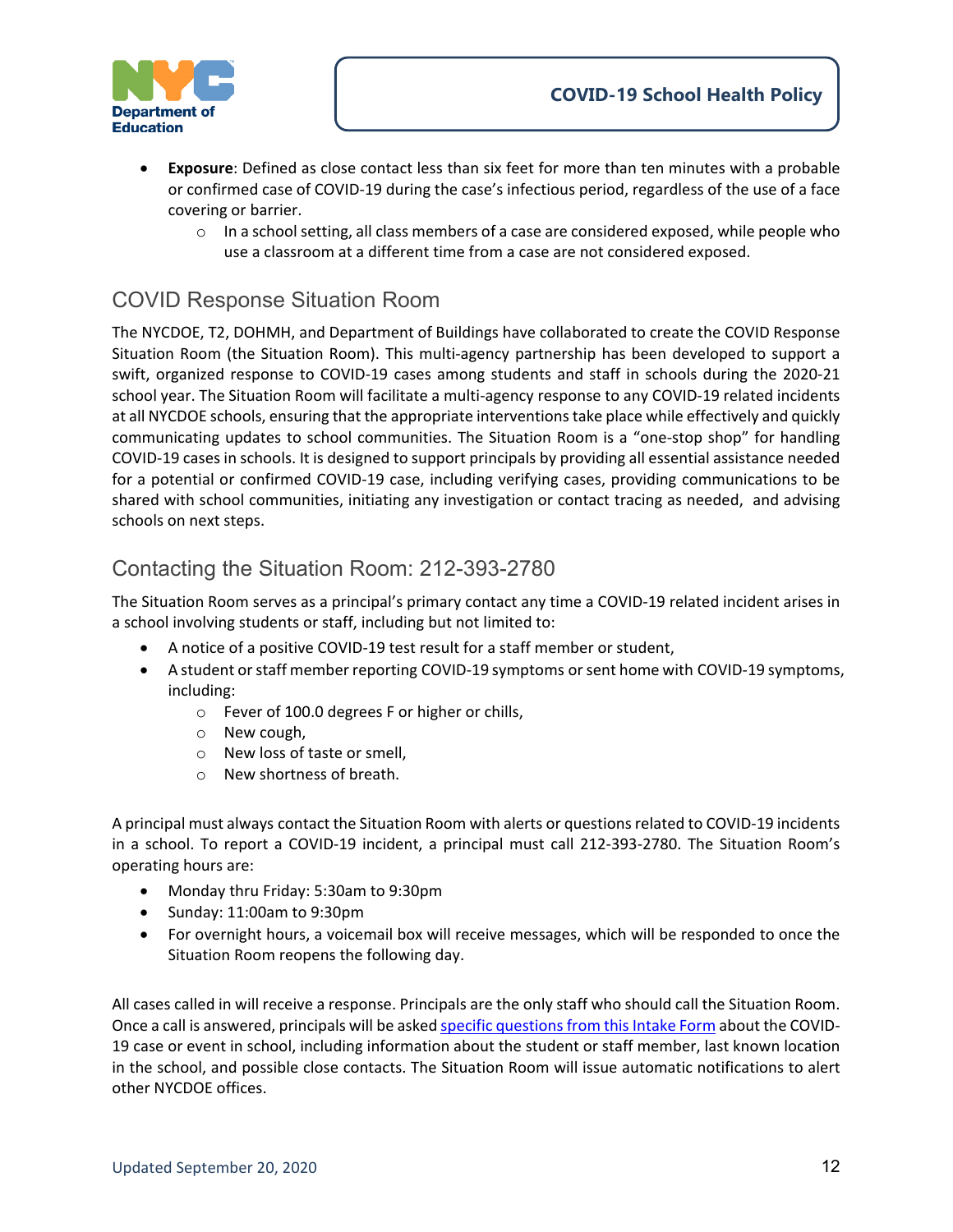

## Self-Reported Positive Case (Unconfirmed Case) In a School

Any student or staff member who self-reports a COVID-19 case while at school will be asked to leave the school, or in the case of a student, a guardian will be called to pick up the student. If a self-reported COVID-19 case occurs after school hours, the principal should call the Situation Room at 212-393-2780 and await next steps (see below for self-reported tests with and without documentation.)

### Self-Reported Positive Test With Documentation

- The principal calls the Situation Room at 212-393-2780 and reports the self-reported case.
- The principal submits the lab report, by email to the Situation Room a[t rts@buildings.nyc.gov](mailto:rts@buildings.nyc.gov) and awaits next steps.
- The Situation Room staff will work to confirm the positive test; some case confirmations are able to happen immediately while others may take up to three hours to verify.
	- o For self-reported positive tests from non-NYC residents, the turnaround time will be longer.

### Self-Reported Positive Test Without Documentation

- Principal calls the Situation Room at 212-393-2780 and the Situation Room will advise on next steps.
- Principal will notify the Situation Room upon receipt of any testing documentation.

### One Confirmed Case in a School

In the event of a confirmed case:

- The Situation Room will let the principal know of a confirmed case and to activate the COVID-19 protocols.
- The principal notifies BRT, Situation Room, superintendent, and any affected teacher(s).
	- o Please see additional guidance regardin[g the Building Response Team during COVID-19.](https://infohub.nyced.org/school-year-2020-21/return-to-school-2020/covid-19-school-health-policy/brt-during-covid-19)
- Principal and Situation Room liaison will confirm classroom closures, communications, and timing.
- Principal/designee will call the confirmed case in to the EIC.
- The BRT Leader notifies Borough Safety Director.
- The principal will receive letters from the Situation Room and will communicate to all families and students at school about the confirmed case:
	- o Families of students who are considered close contacts of the confirmed case must receive a letter stating that their child has been in close contact with a COVID-19 positive individual; this letter gives clear direction to quarantine for 14 days;
	- $\circ$  Families of students who are not considered close contacts must receive a letter stating that there was a confirmed case of COVID-19 at the school but that their child is not considered a close contact and therefore there is no need to quarantine.
- Only affected classrooms will close during investigation and remain closed for 14 days.
- The Situation Room liaison will follow up with the principal should additional action be needed.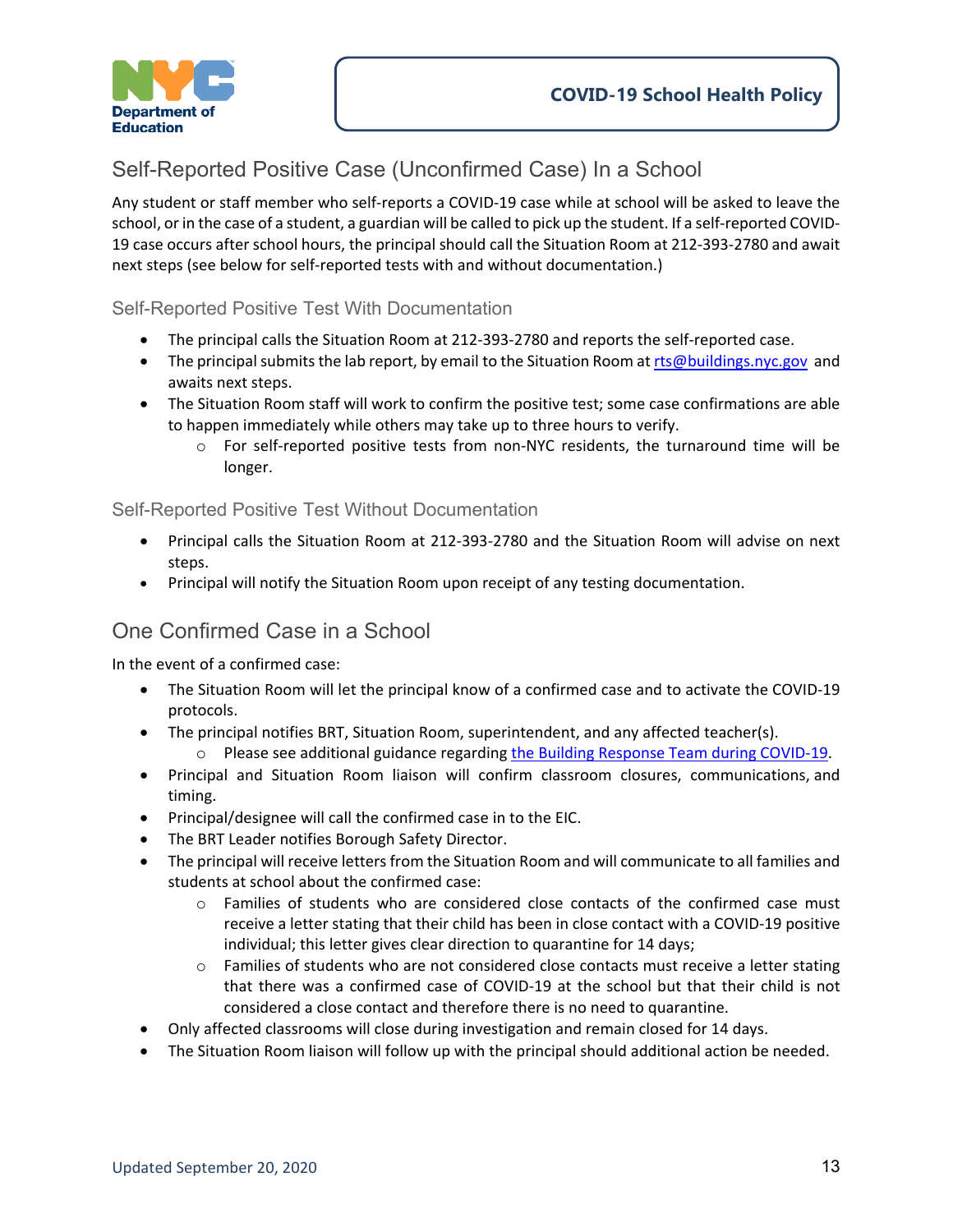

### Two Confirmed Cases in a School

- Two confirmed cases within seven days in the same classroom triggers a classroom quarantine but the school remains open.
- Two confirmed cases within seven days in different classrooms triggers classroom quarantines and the entire building is closed for a minimum of 24 hours while T2 and DOHMH investigate.

### If Two Cases Are Confirmed During the School Day

If two cases within seven days are confirmed by DOHMH during the school day, the Situation Room will contact the principal. The principal must isolate the affected classroom(s) until dismissal; students cannot be sent home early. The Situation Room and principal will notify families and staff that the classroom or school will be closed the following day.

### If Two Cases Are Confirmed After School Hours

If two cases within seven days are confirmed by DOHMH during evening hours, the Situation Room and principal will notify families and staff that the classroom or school will be closed the following day.

If two cases within seven days are confirmed by DOHMH during early morning hours, the Situation Room and principal will notify families and staff that the classroom or school will be closed that day.

### Investigation of Two Confirmed Cases

- T2 and DOHMH must determine by 6:00 pm on any day that a building is closed whether the school(s) can reopen the next day; the Situation Room will inform the principal.
- Once T2 and DOHMH investigation is complete:
	- o T2 and DOHMH will make a recommendation to NYC Department of Buildings and Central NYCDOE on the closure of classroom(s) or school, as well as the length of closure.
		- See "T2 and DOHMH Investigation Conclusions" table below.
	- o Central NYCDOE/Situation Room informs the principal and superintendent, and communicates the closure decision to the school community.
	- $\circ$  The closed classroom(s) or schools transitions to remote learning for the duration of the closure.
	- $\circ$  Students on split schedules return for in-person learning on the next assigned day following reopening.